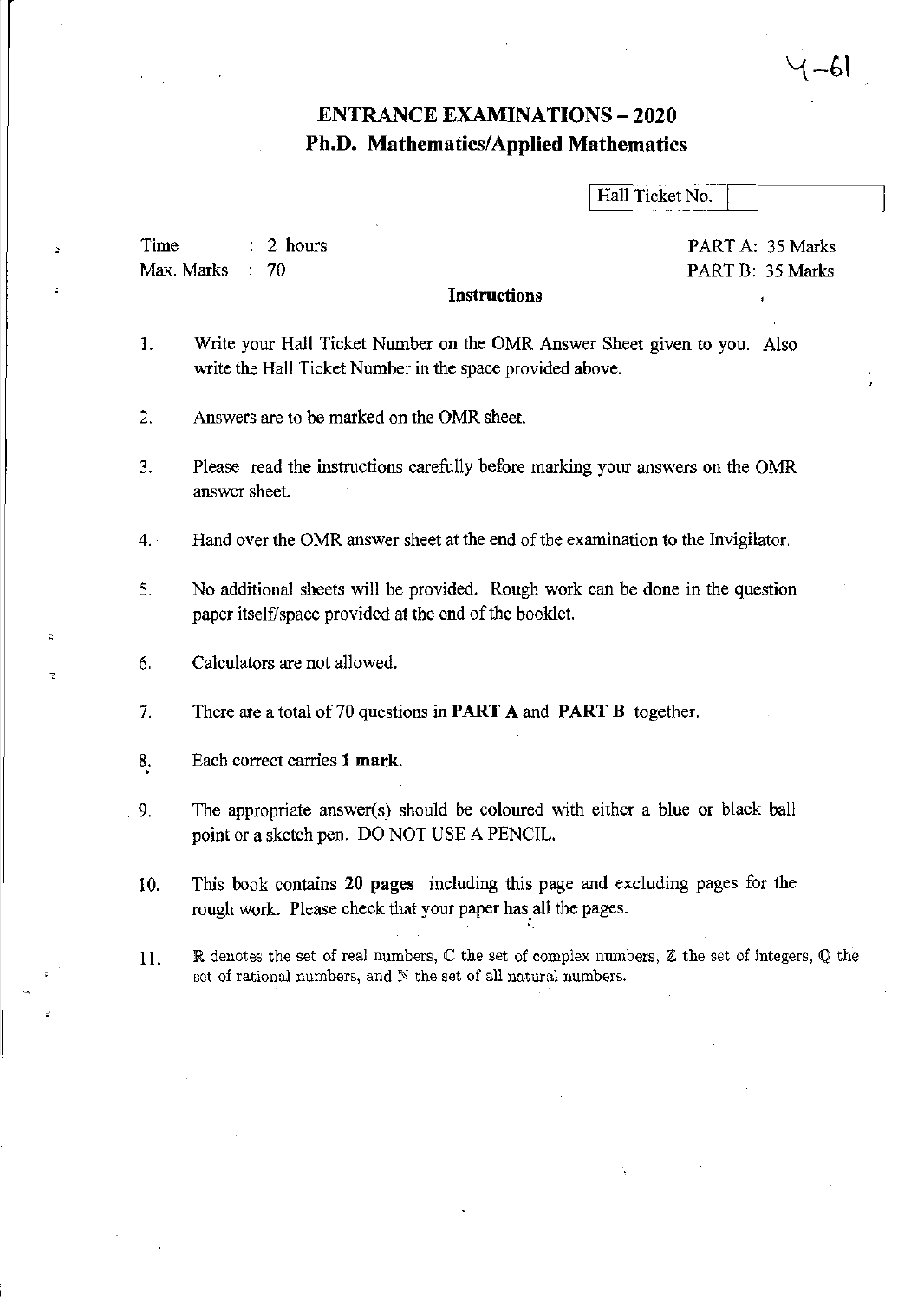### Part-A

- 1. Fill in the blank:  $3, 8, 15, 24,$ 
	- A. 30
	- B. 35
	- C. 34
	- D. 36

2.  $10 \times 16 + 2 - 28 \div 2 = ?$ 

- A. 166
- B. -50
- C. 67
- D. 148
- 3. The sequence of symbols used in the place of circles to balance the equation 20010040 12050 ~ <sup>0</sup>i' \_\_
	- $A, \rightarrow, +, \times$  and -
	- **B.**  $\times$ ,  $+$ ,  $+$  and  $-$
	- C.  $-$ ,  $\div$ ,  $\times$  and  $+$
	- **D.**  $-$ ,  $+$ ,  $\div$  and  $\times$

4. - Fill in the blanks in the following: Y, W, T, P,  $\frac{1}{\sqrt{2\pi}}$ 

- A. L
- B. K
- C. J
- D. I

 $\bar{z}$ 

5. Calculate the sum of the series:  $\frac{1}{3} + \frac{1}{9} + \frac{1}{27} + \cdots$ 

- ${\bf A}$ .  $\frac{1}{3}$
- B. 1  $\frac{1}{2}$
- $\mathbf C$ .  $\frac{3}{2}$
- D.  $\frac{2}{3}$

•

 $\mathcal{L}^{\pm}$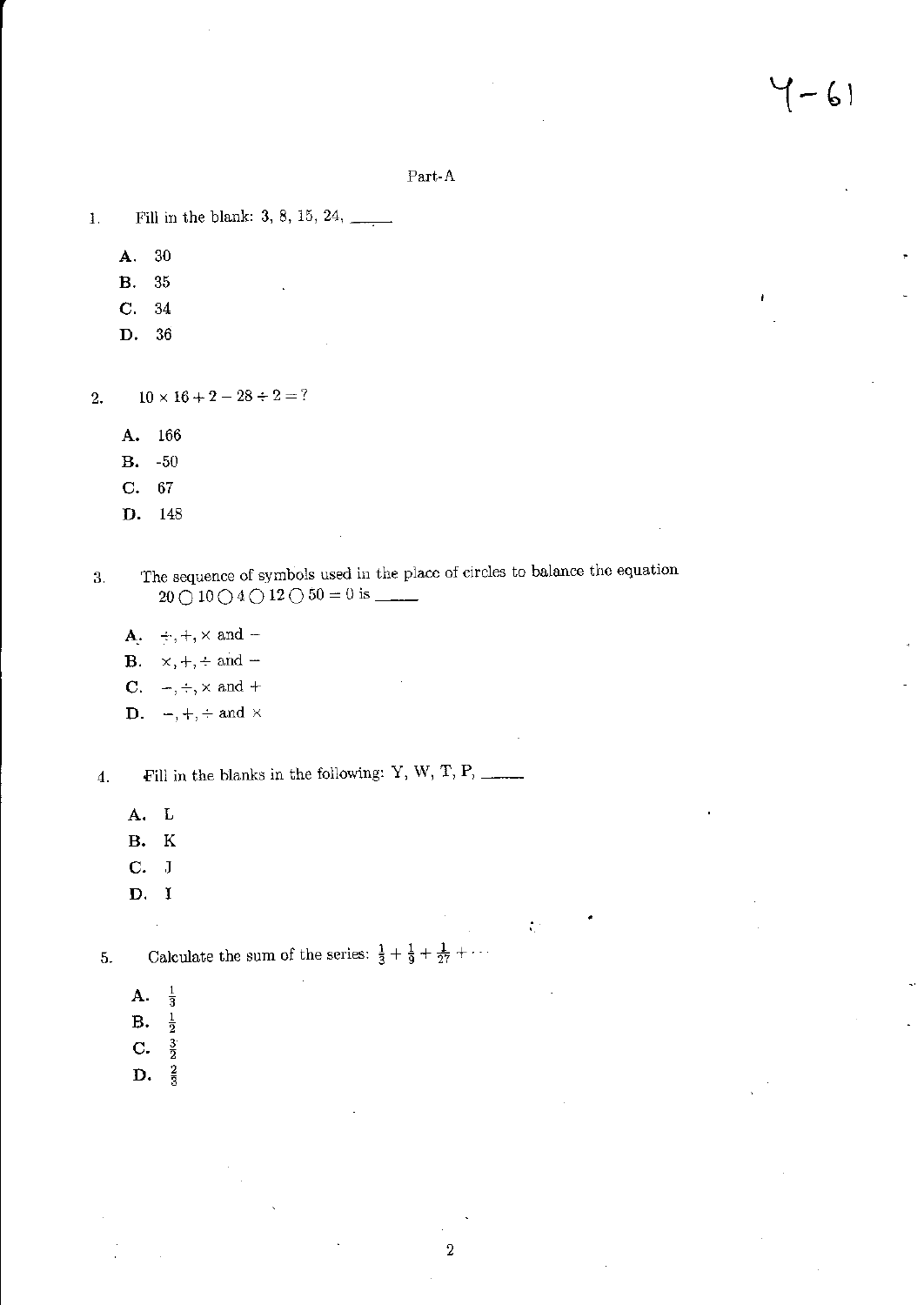6. What is the next term in the following? BKII, CMK, DON,  $\frac{1}{\sqrt{1-\frac{1}{2}}\sqrt{1-\frac{1}{2}}\sqrt{1-\frac{1}{2}}\sqrt{1-\frac{1}{2}}\sqrt{1-\frac{1}{2}}\sqrt{1-\frac{1}{2}}\sqrt{1-\frac{1}{2}}\sqrt{1-\frac{1}{2}}\sqrt{1-\frac{1}{2}}\sqrt{1-\frac{1}{2}}\sqrt{1-\frac{1}{2}}\sqrt{1-\frac{1}{2}}\sqrt{1-\frac{1}{2}}\sqrt{1-\frac{1}{2}}\sqrt$ 

A. EPQ

r

- B. EQP
- C. EQQ
- D. EQR

7. If 'CHAIR' is coded as 'AFYGP' then 'BMJJ' stands for

- A. DOLL
- B. MALL
- C. TOSS
- D. TALL

8. If 'PEN' is coded as 'QRFGOP' then how will you code 'CUT'?

- A. DEWVUV
- B. DEVVWU
- C. DEUVVW
- D. DEVWUV

9. If 'IVORY' is coded as '39251' and 'FAD' is coded as '467' then how will yon code 'FAIRY'?

- A. 46381
- B. 46531
- C. 46351
- D. 43651
- 10. Choose the odd numeral pair:
	- **A.** 16:50 •
	- B. 9,29
	- C. 12,38
	- D. 6,21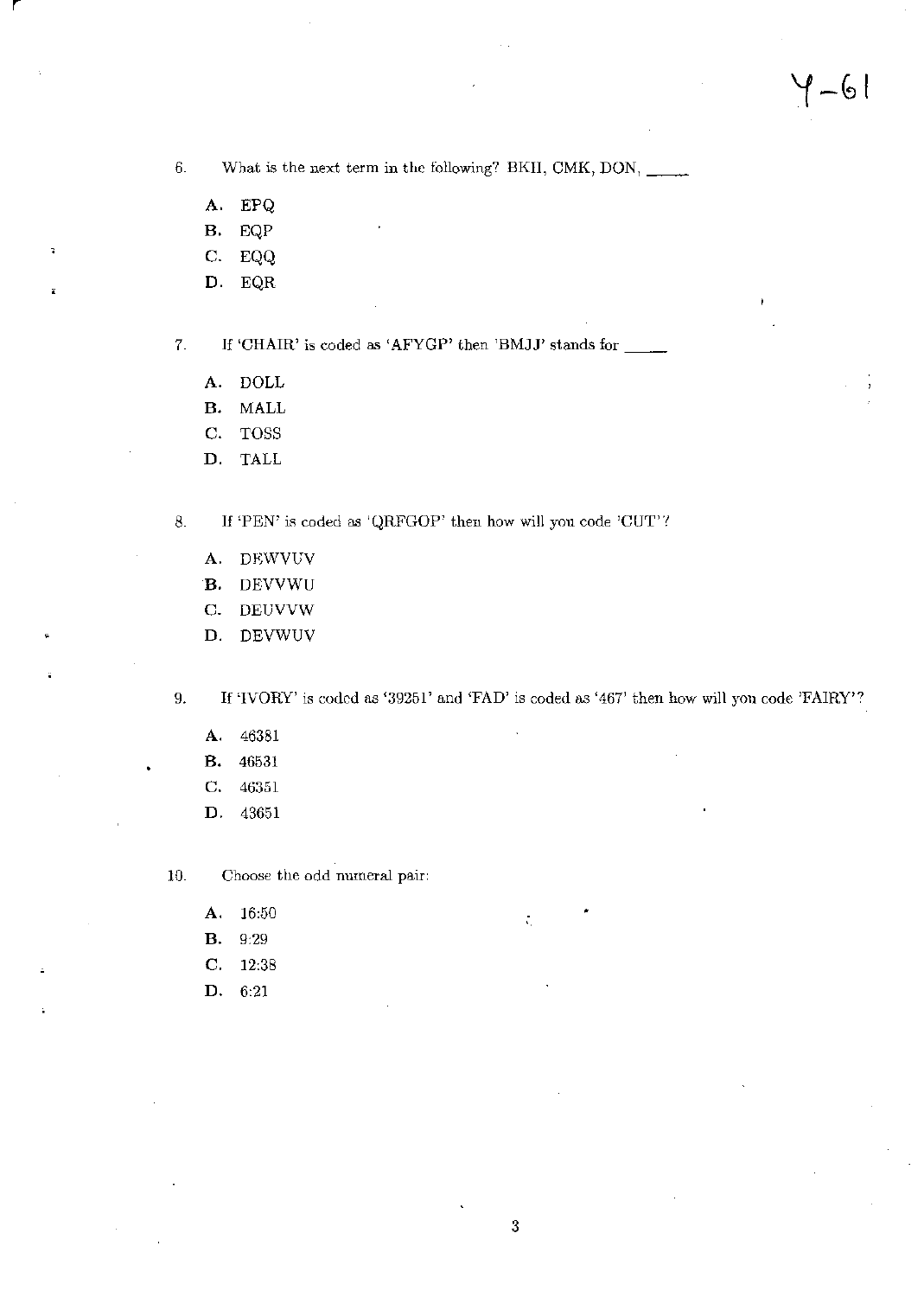- 11. How many three-letter words are there that start with any vowel and end with the letter'S'?
	- A. 3380
	- B. 676
	- C. 32
	- D. 130
- 12. Suppose that two dice are rolled. What is the probability that there are different values on these two dice?
	- A. 2/3
	- B. 1/6
	- C. 5/6
	- D. 1/3
- 13. How many ways are there to form a committee of 3 women and 2 men from a set of 7 women and 4 men?

4

- A. 200
- **B.**, 210
- C. 168
- D. 41

14. In *n* is a natural number, then  $2{n \choose 2} + n^2 =$ 

- A.  $\binom{2n}{2}$
- B.  $\binom{2n+1}{2}$
- **C.**  $\binom{2n}{2} + \binom{n}{2}$
- D.  $\binom{n^2}{2}$

15. If 'GFAH' is coded as 'LKFM' then 'RSKB' is coded as  $\Box$ •

- A. WXPG
- B. WPXG
- C. WXPH
- D. WYPG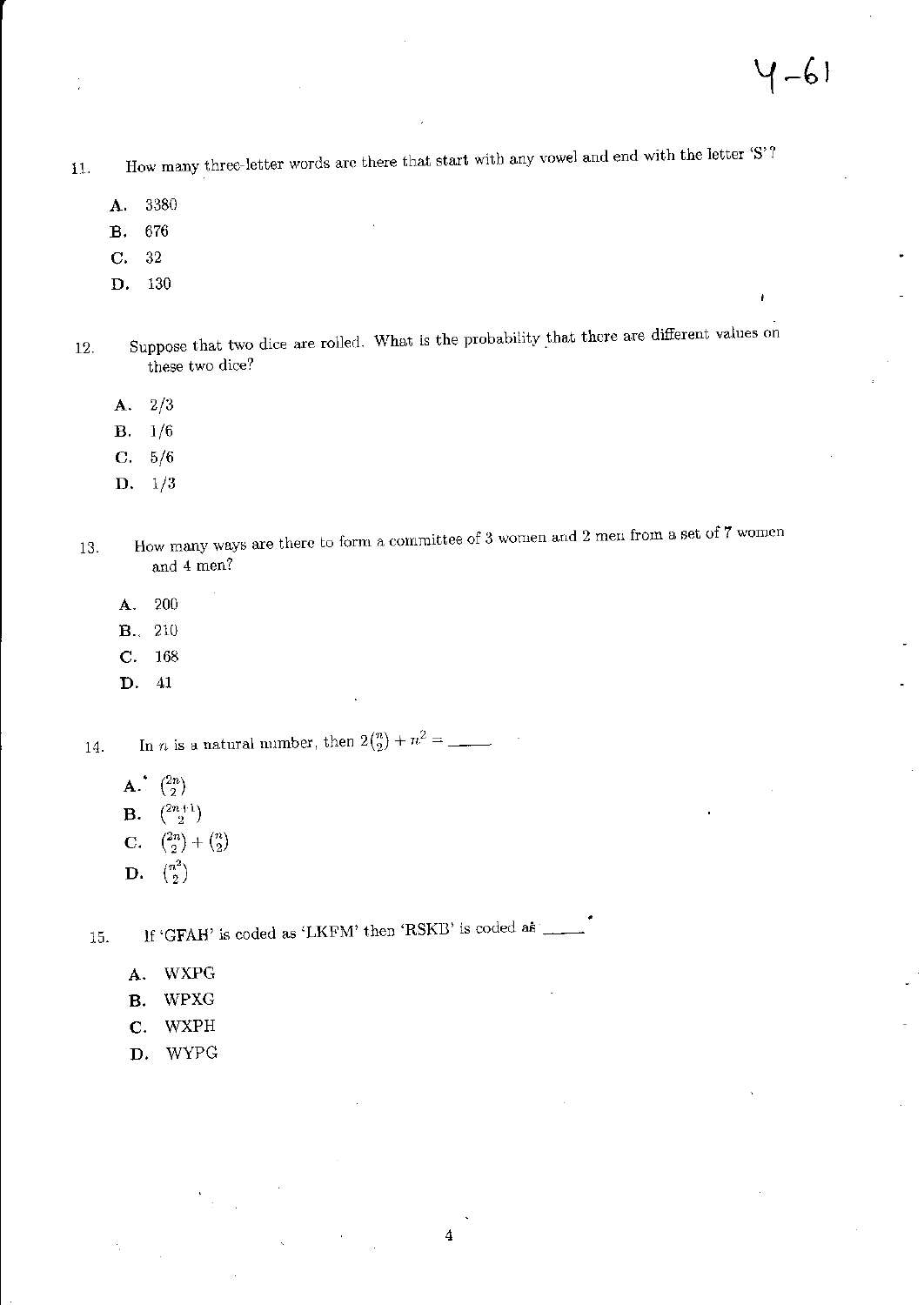16, If.4 and B are any sets then B \ (B \ A) = \_\_

- A. ¢ B. *A*  C.  $A \cap B$
- D.  $A \cup B$
- 17. Let A and B be any two sets and let  $A\Delta B$  be the symmetric difference of A and B. Then  $A\Delta B = \phi$  if and only if \_\_\_\_\_
	- A.  $A=\phi$ **B.**  $B=\phi$ C. *AcB*  D.  $A=B$
- 18. Let A and H be any two set;, and let B be the complement of B. TheIl (AnB)u(AnB) = .. \_
	- A. A B. H  $C. \phi$ D.  $A \cup B$

19. At 3:40, the hour hand and the minute hand of a clock form an angle of  $\frac{1}{\sqrt{1-\frac{1}{n}}}\left| \frac{1}{n+1} \right|$ 

- A. 130 degrees
- B. 120 degrees
- C. 150 degrees
- D. 140 degrees

20. If in a certain code, 'GLAMOUR' is written as 'IJCNMWP' and 'MISRULE' is written 'OGUSSNC', then how will 'TOPICAL' be written in that code? •

÷,

- A. VMRJEUK
- B. VMRIIACJ
- C. VMRJACJ
- D. VNRJABJ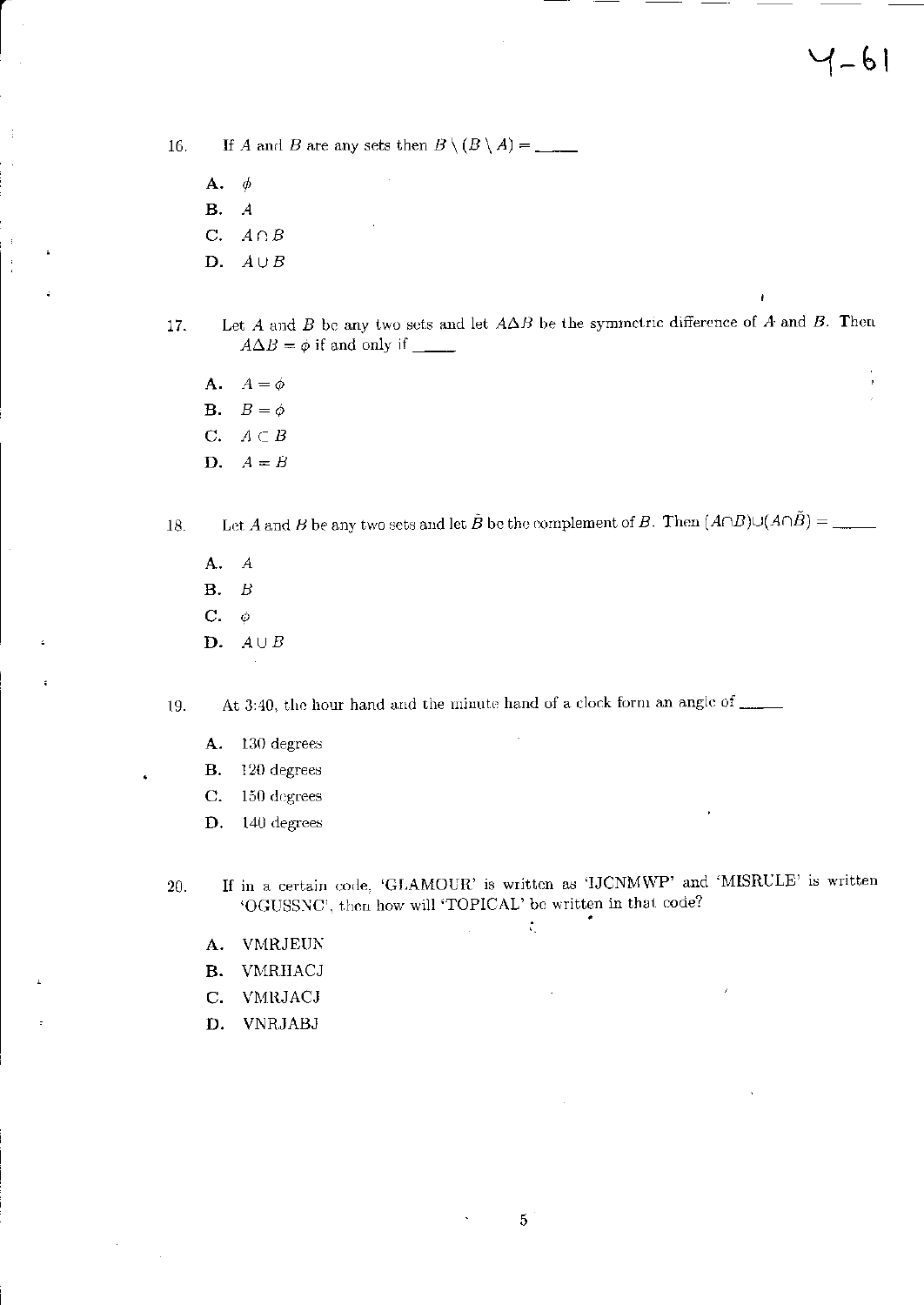21. Find the missing number in the series  $10,67,341,1369,$ .........

- A. 7311
- B. 4111
- C. 5665
- D. 8576

22. The negation of the statement "If I eat icecream, then I am happy" is

- A. I eat icecrearn and I am not happy.
- B. I eat icecream and I am happy.
- C. I eat icecream or I am happy.
- D. I do not eat icecream or I am happy.

23. The number of bijections of the set  $\{1, 2, 3, ..., n\}$  is

- $A.$   $n-1$
- B. n
- C. *n!*

i.

**D.**  $(n+1)!$ 

24. Which of the following is a finite set?

- A. The set of natural numbers.
- **B.** The set of all prime numbers.
- $\dot{\mathbf{C}}$ . The set of all words in every dictionary on Earth.
- **D.** All functions from  $\mathbb{N} \to \{0, 1\}.$

25. Let cardinality of A,  $|A| = n$  and that of a set B,  $|B| = m$ . If  $n < m$ , then the number of injective functions from *A* to *B* is

•

÷,

- A. *mn*
- $\mathbf{B}$ .  $2^m$
- C. *n'*
- **D.**  $m(m-1)\cdots(m-n+1)$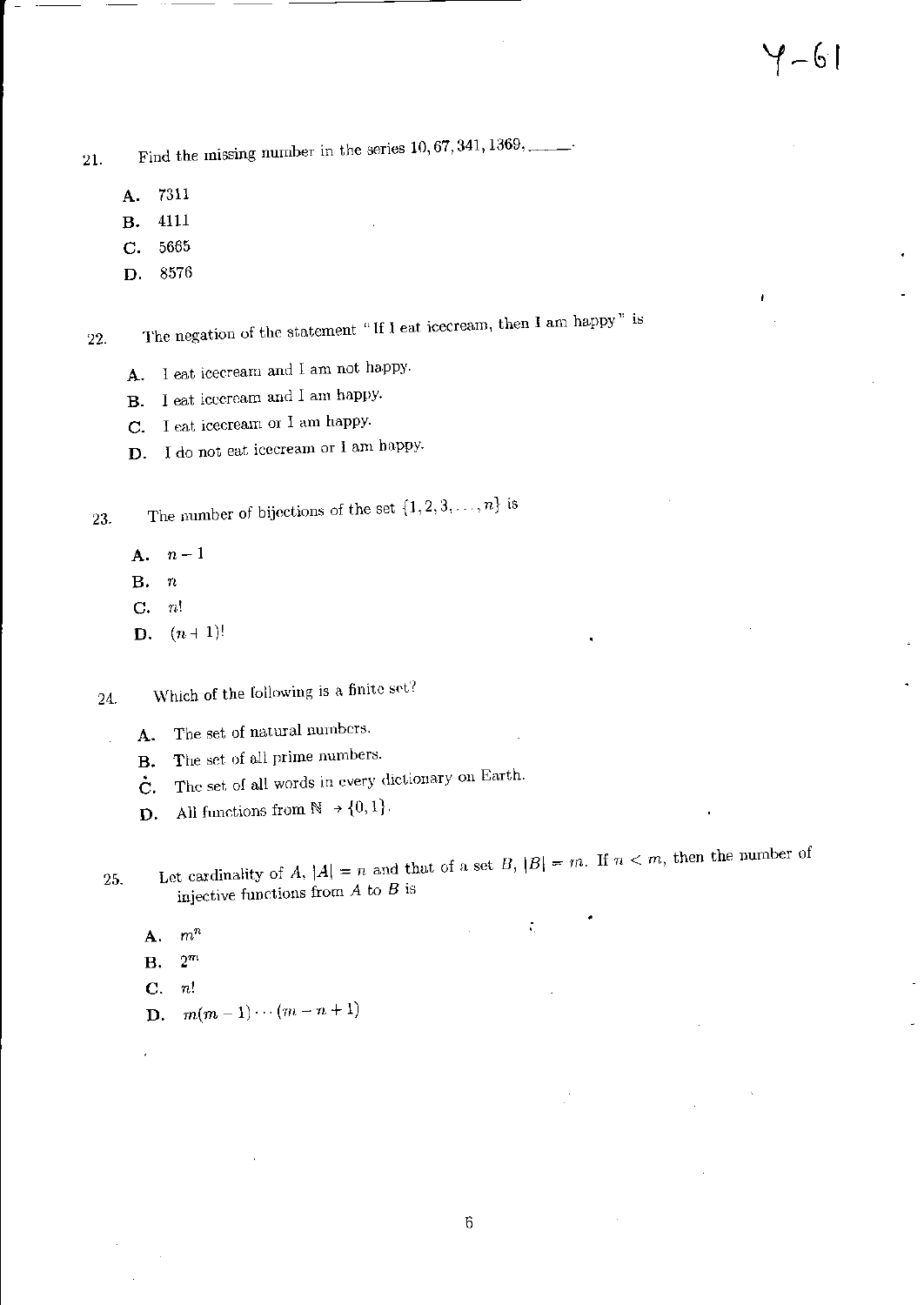- 26. Let  $f: A \rightarrow B$  and  $g: B \rightarrow A$  be such that  $g \circ f = I_A$ , where  $I_A$  is the identity function on *A.* Then,
	- A. f is surjective and *9* is injective.
	- **B.**  $f$  is injective and  $g$  is surjective.
	- **C.**  $f$  is injective but  $g$  is may not be surjective.
	- D. f may not be injective and *9* may not be surjective.

27. Consider the expression  $1 - \frac{4}{5} - \frac{4}{5^2} - \frac{4}{5^3} - \cdots - \frac{4}{5^n} < \frac{1}{600}$ . Then

- A. There is no natural number *n* satisfying the above expression.
- **B.**  $n=4$
- **C.**  $n=3$
- D.  $n=2$
- 28. Suppose that  $P$ ,  $Q$ , and  $R$  arc statements. Assume that  $P$  implies  $Q$ , and that  $Q$  implies  $R$ . If we also know that  $P$  is false, then
	- A. *Q* is false.
	- $B.$  R is false.
	- C. *R* implies *Y*
	- D. No conclusion can be drawn.

29. Let *A, B* be nonempty finite sets. For a set *S* we denote by  $|S|$  the cardinality of *S*. We denote by  $A \setminus B = \{x \in A \text{ and } x \notin B\}$  and  $B \setminus A$  is similarly defined. Consider the following statements, and choose the correct option(s).

- 1. If  $|A \setminus B| = |B \setminus A|$  then,  $|A| = |B|$
- 2.  $|A \cup B| = |A| + |B|$
- 3,  $|A \times \{1\}| > |A|$
- 4.  $|A \cup B| > |A|$  for any nonempty sets A, B.
- A. Only 1 is correct.
- B. Only 1 and 3 are correct.
- C. Only 2 is correct.
- D. Only 4 is correct.

• 30. Suppose that  $P$  and  $Q$  are statements. To disprove the claim that 'Both  $P$  and  $Q$  are true', which of the statement(s) below we need to show? Choose the correct alternative(s).

7

- 1. At least one of *P* and Q is false.
- 2. Both P and *Q* are false.
- 3. P does not imply Q, and Q does not imply P.
- *4. P* is false if and only if *Q* is true.
- A. Only 2 is correct
- B. Only 3 is correct
- C. Only 3 and 4 arc correct
- D. Only 1 is correct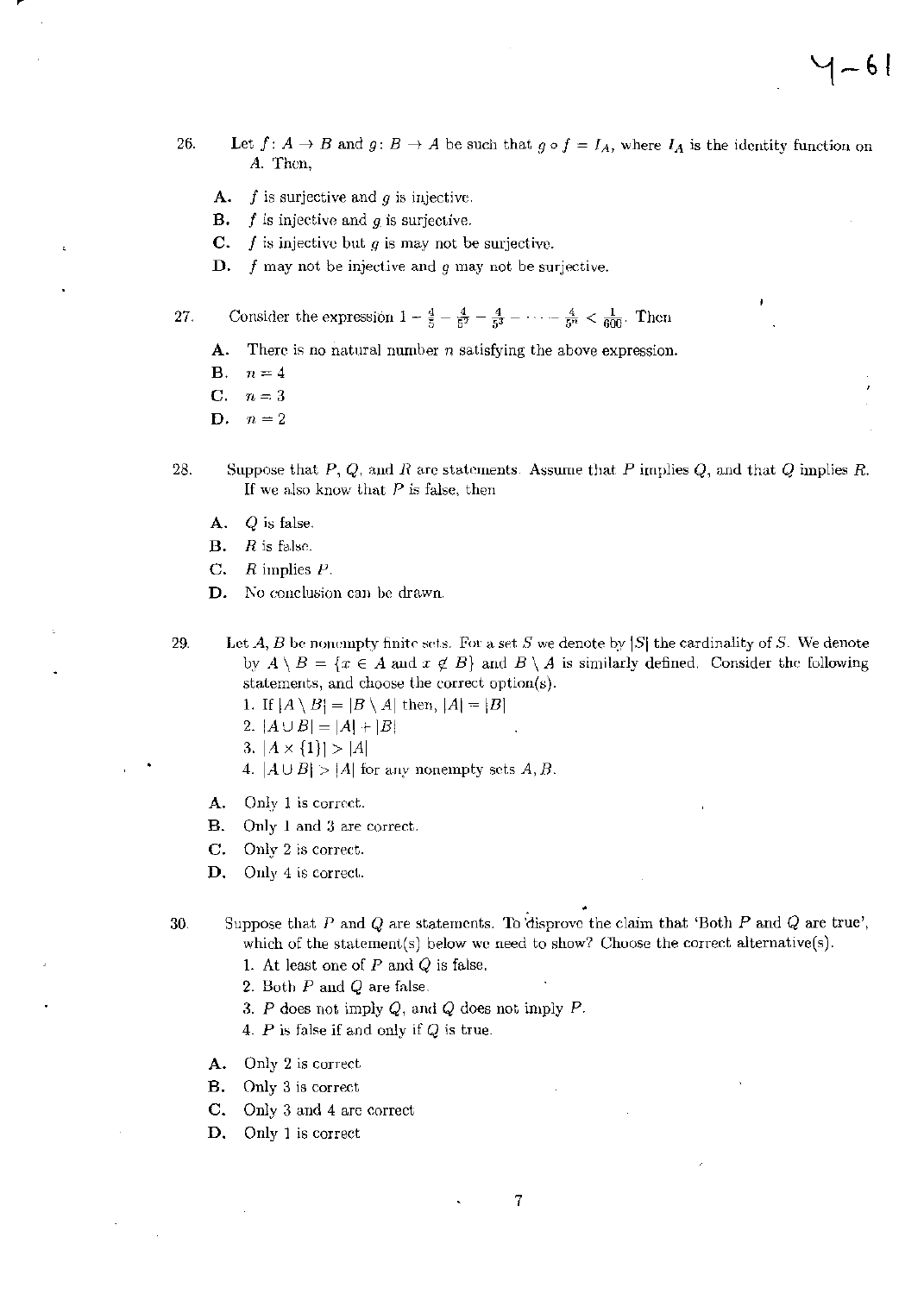31. Let  $f: X \to Y$  be a function and  $\{A_i\}_{i \in \mathbb{N}}$  be a nonempty collection of nonempty subsets of X. Let  $B, C$  be nonempty subsets of Y. Consider the following statements, and choose the correct alternative(s).

1.  $f\left(\bigcap_i A_i\right) = \bigcap_i f(A_i)$ 2.  $f(\bigcup_i A_i) = \bigcup_i f(A_i)$ 3.  $f\left(\bigcap_{i}A_{i}\right)\subseteq\bigcap_{i}f(A_{i})$ 4.  $f^{-1}(B \cap C) = f^{-1}(B) \cap f^{-1}(C)$ .

- A. Only 1. 2 and 3 are correct.
- B. Only 1 and 2 are correct.

 $\vert$ 

- C. Only 2. 3 and 4 arc correct.
- D. Only 1. 3 and 4 arc correct.
- 32. In this question, the left hand column consists of real valued functions on  $\mathbb{R}$ .

| 1. $f(x) = e^x$              | I. injective                          |
|------------------------------|---------------------------------------|
| 2. $f(x) = \sin x$           | II. bijective                         |
| 3. $f(x) = \overline{x} - 1$ | III. neither injective nor surjective |

We say that the pair is 'matched' if the function satisfies a property listed under the second column. Which of the pairs are matched?

- **A.** (I,1), (II,3) and (III, 2)
- **B.** (I,1), (II,2) and (III,3)
- C.  $(1,2)$ ,  $(II,3)$  and  $(III,1)$
- **D.** (1,3), (11,2) and (111,1)
- 33. In the following, the left hand column consists of sets  $A_i$  and a relation  $R_i$  on  $A_i$ . While the right hand column consists of a type of a relation.<br>  $\boxed{1, A_1 = \{1, 2\}, R_1 = \{(1, 1), (2, 2)\}}$

| 1. $A_1 = \{1,2\}, R_1 = \{(1,1), (2,2)\}\$                                 | I. Only symmetric        |
|-----------------------------------------------------------------------------|--------------------------|
| 2. $A_2 = \mathbb{N}, B_2 = \{(x, y) : x + y \text{ is a multiple of } 3\}$ | Il. Equivalence relation |
| 3. $A_3 = \{1,2,3\}, R_3 = \{(1,1),(2,2),(3,3),(1,2),(2,3)\}$               | III. Only transitive     |
| 4. $A_4 = \{1, 2, 3\}, R_4 = \{(1, 2), (1, 3), (2, 3)\}$                    | IV. Only reflexive       |

We say that the pair is 'matched' if the relation  $R_i$  listed on the left hand column satisfies a type of a relation listed in the right hand column. Which of the pairs are matched?

A.  $(I,2)$ ,  $(I,4)$ ,  $(II,1)$ ,  $(IV,3)$ 

**B.** (I,2), (II,1), (III,3), (IV,4)

- C.  $(I,1), (II,2), (III,4), (IV,3)$
- **D.** (I,2), (II,1), (III,4), (IV,3)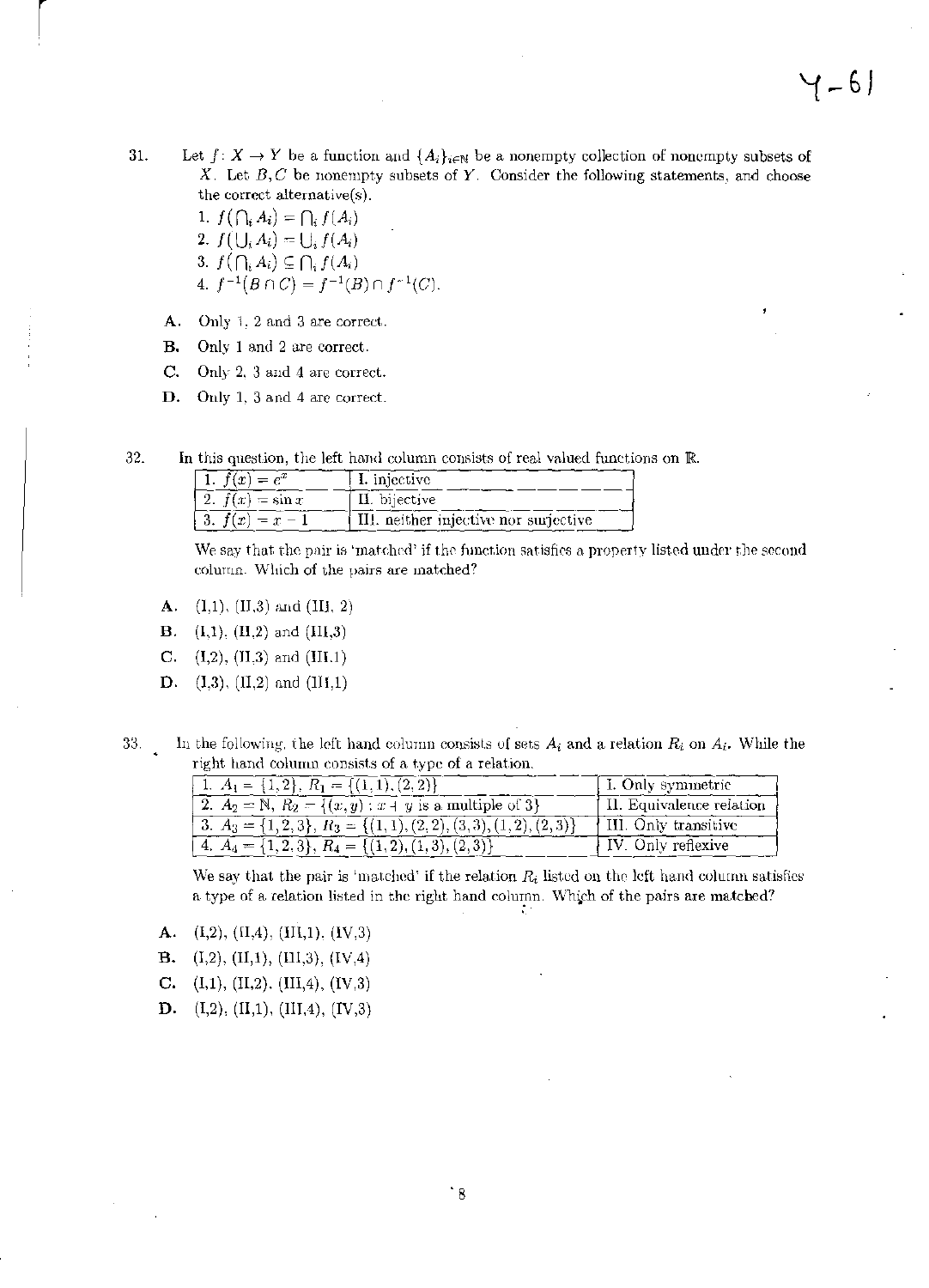34. Let  $\mathcal{P}(S)$  be the power set of a set S, and |S| denotes the cardinality of S. Then,

A.  $|(\mathcal{P}(\mathbb{R}))| > |(0,1)| > |\mathbb{R} \setminus \mathbb{Q}| = |\mathbb{Q}| = |\mathbb{Z}|$ **B.**  $|(\mathcal{P}(\mathbb{R}))| = |\mathbb{R} \setminus \mathbb{Q}| > |(0,1)| > |\mathbb{Q}| = |\mathbb{Z}|$ **C.**  $|({\cal P}(\mathbb{R}))| = |(0,1)| = |\mathbb{R} \setminus \mathbb{Q}| > |\mathbb{Q}| > |\mathbb{Z}|$ **D.**  $|(\mathcal{P}(\mathbb{R}))| > |(0,1)| = |\mathbb{R} \setminus \mathbb{Q}| > |\mathbb{Q}| = |\mathbb{Z}|$ 

- 35. Consider the positive real numbers  $\sqrt{2}$ ,  $\sqrt[3]{3}$ , and  $\sqrt[6]{6}$ . Then which order among the following is correct?
	- A.  $\sqrt[6]{6} < \sqrt{2} < \sqrt[3]{3}$ **B.**  $\sqrt{2} < \sqrt[6]{6} < \sqrt[3]{3}$
	- C.  $\sqrt[6]{6} < \sqrt[3]{3} < \sqrt[2]{2}$
	- D.  $\sqrt{2} < \sqrt[3]{3} < \sqrt[6]{6}$

# TURN THE PAGE FOR PART B  $\rightarrow$

•

 $\zeta_i$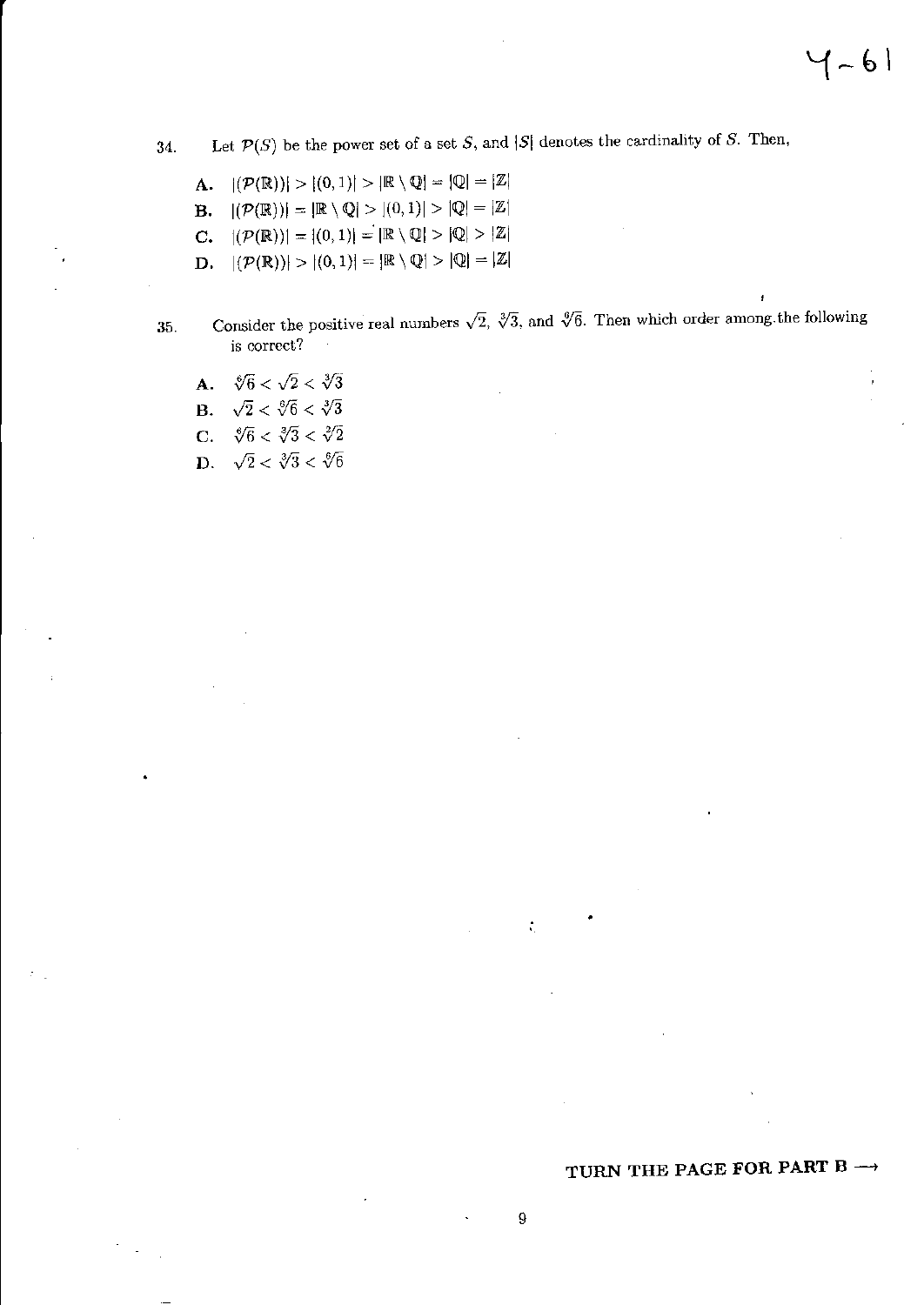#### Part-B

- 36. Let f be a real valued function defined on an open subset of  $\mathbb R$ . Which of the following statcments is/are true?
	- I. If both  $f^2$  and  $|f|$  are measurable, then f is measurable.
	- II. If  $f > 0$ , and  $f^2$  is measurable, then f is measurable.
	- III. If  $|f|$  is measurable, then f is measurable.
	- IV. If for all  $c \in \mathbb{R}$ ,  $\{x: f(x) \leq c\}$  is a measurable set, then f is measurable.
	- A. IV
	- B. II, III and IV
	- C. J, II and IV
	- D. II and IV
- 37. Let  $A, B$  be two measurable subsets of  $\mathbb{R}$ , and let  $m$  denote the Lebesgue measure on  $\mathbb{R}$ . \Vhich of the following statements is/are true?
	- 1. If  $m(A \cup B) = m(A)$ , then  $m(B) = 0$ .
	- II. If  $m(A) = 0$ , then  $m(A \cup B) = m(B)$ .
	- III. " $m(A) = 0 \implies m(A \cup B) = m(B)$ " is true, if  $m(B)$  is finite.
	- IV.  $m(A \cup B) = m(A) + m(B)$  is true, only if A and B are disjoint sets.
	- A. II and III
	- B. I
	- C. IV
	- D. I, H and III
- 38. Which of the following are TRUE?
	- (1) Every countable subset of  $\mathbb R$  is Lebesgue measurable.
	- (2) Every dense open subset of  $(0, 1)$  has Lebesgue measure equal to 1.
	- (3) The Lebesgue measure of middle-third Cantor set is positive.
	- (4) Every continuous function  $f: \mathbb{R} \to \mathbb{R}$  is Borel measurable.
	- $A. (2) and (4)$
	- **B.** (1) and (3)
	- **C.** (2) and (3)
	- **D.** (1) and (4)

 $\mathbf{c}$  .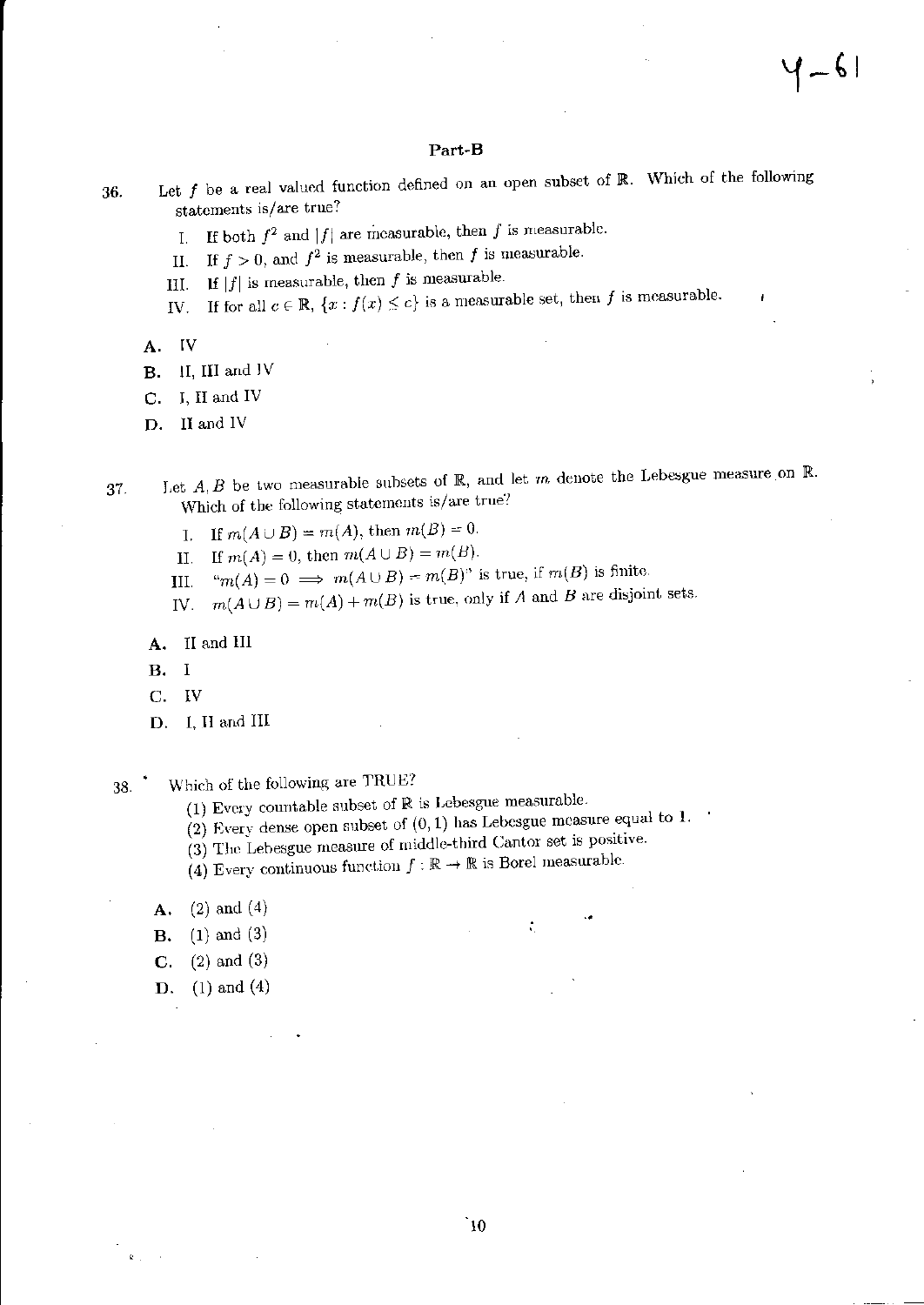1–61

### 39. Consider the following statements:

L An entire function bounded outside a compact set is constant. II. An entire function bounded outside a bounded set is constant.

Determine the correct option(s).

- A. Only I is true
- B. Only II is true
- C. Both I and II are true
- **D.** Both I and II are false

40. Let  $f : [a, b] \to \mathbb{R}$  be continuous and differentiable on  $(a, b)$ . Consider the following statements.

I. Intermediate value theorem holds for  $f$  on  $(a,b)$ . II. Intermediate value theorem holds for  $f'$  on  $(a, b)$ .

Choose the correct answer.

- A. Both I and II are true
- B. I is true but not II
- C. II is true but not I
- **D.** I and II are both false

41. Let  $R$  be a nonzero ring with unity 1. Consider the following statements.

I. If  $r, s \in R \setminus \{0\}$  are two zero-divisors, then  $r + s$  is a zero-divisor. II. If  $r, s \in R \setminus \{0\}$  are two nilpotent elements such that  $rs = sr$ , then  $r + s$  is nilpotent. III. If  $r, s \in R \setminus \{0\}$  are two nilpotent elements, then  $r + s$  is nilpotent.

Which of them is/are corred?

- A. Only I is correct  $\mathbf{C} = \mathbf{C} \mathbf{C} \mathbf{C} + \mathbf{C} \mathbf{C} \mathbf{C} \mathbf{C} + \mathbf{C} \mathbf{C} \mathbf{C} \mathbf{C} + \mathbf{C} \mathbf{C} \mathbf{C} \mathbf{C} \mathbf{C} + \mathbf{C} \mathbf{C} \mathbf{C} \mathbf{C} \mathbf{C} \mathbf{C} + \mathbf{C} \mathbf{C} \mathbf{C} \mathbf{C} \mathbf{C} \mathbf{C} \mathbf{C} \mathbf{C} \mathbf{C} \mathbf{C$
- B. Only II is correct
- C. Only I and II are correct
- D. Only II and III are correct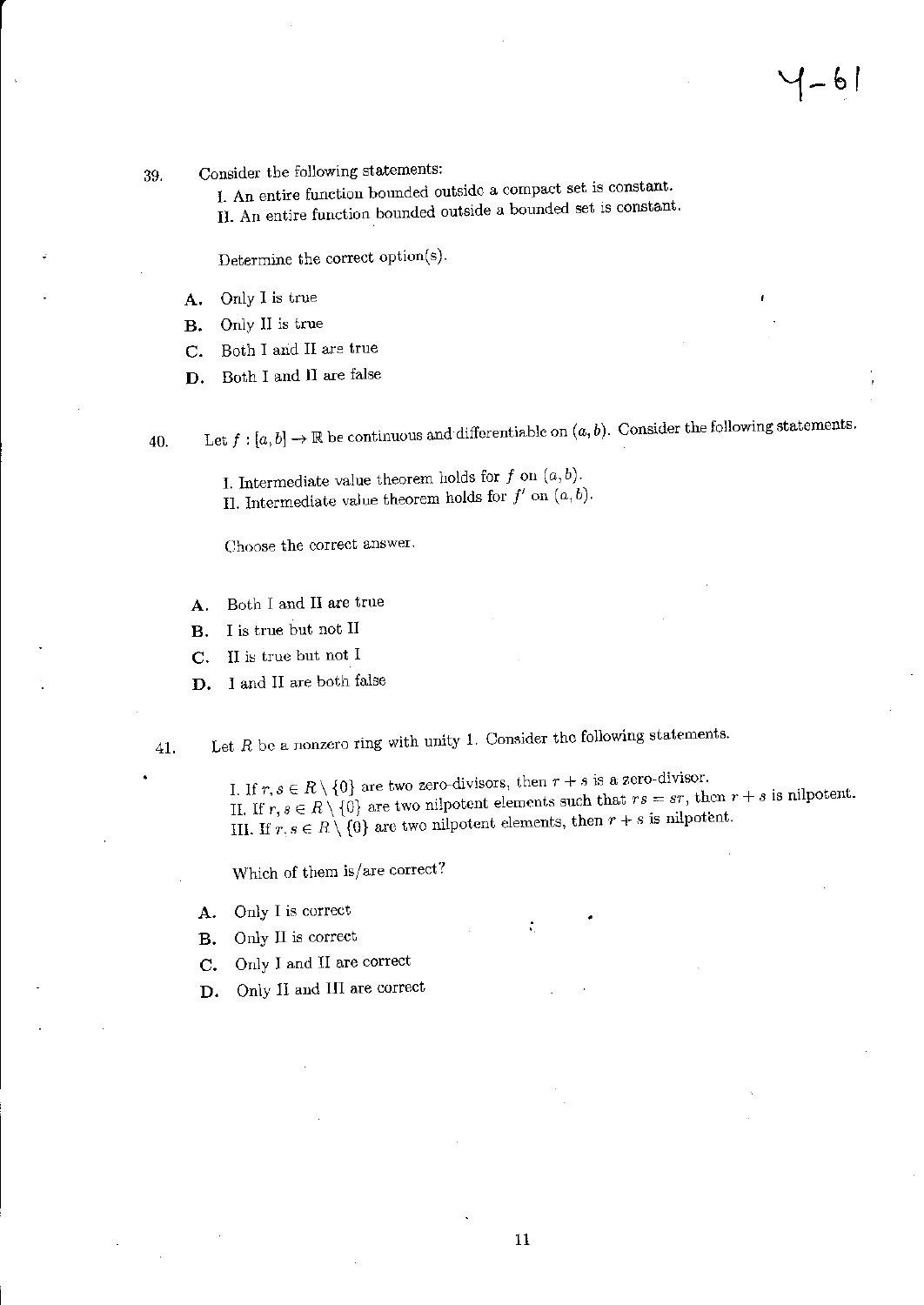- 42, Which of the following is/are true?
	- (1) Continuous image of a locally compact space is locally compact.
	- (2) Continuous image of a locally connected space is locally connected.
	- A. Only (1)

 $\vert$ 

- B. Only (2)
- C. Both (1) and (2)
- D. Neither  $(1)$  nor  $(2)$

43. Which of the following is true?

- (1) Every compact space is locally compact.
- (2) Every connected space is locally connected.
- A. Only (1)
- $B.$  Only  $(2)$
- C. Both (1) and (2)
- D. Neither (1) nor (2)

44. A *topological property* or *topological invariant* is a property of a topological space which is invariant under homeomorphisms.

> 1. Separable II. Completeness III. Regular IV. Metrizable Pick up the property which are topological invariants from the above:

A. I and II

B. I, III and IV

C. II and IV

D. II, III and IV

45. Let  $f:(0,1) \to \mathbb{R}$  be any function. Which of the following statements is/are correct?

I. If  $f$  is bounded, then it is continuous.

11. If f is continuous, then it is bounded.

- III. If  $f$  is strictly increasing, then it is continuous.
- IV. If  $f$  is differentiable, then  $f$  is continuous.
- A. I and 11
- B. III and IV
- C. IV
- D. III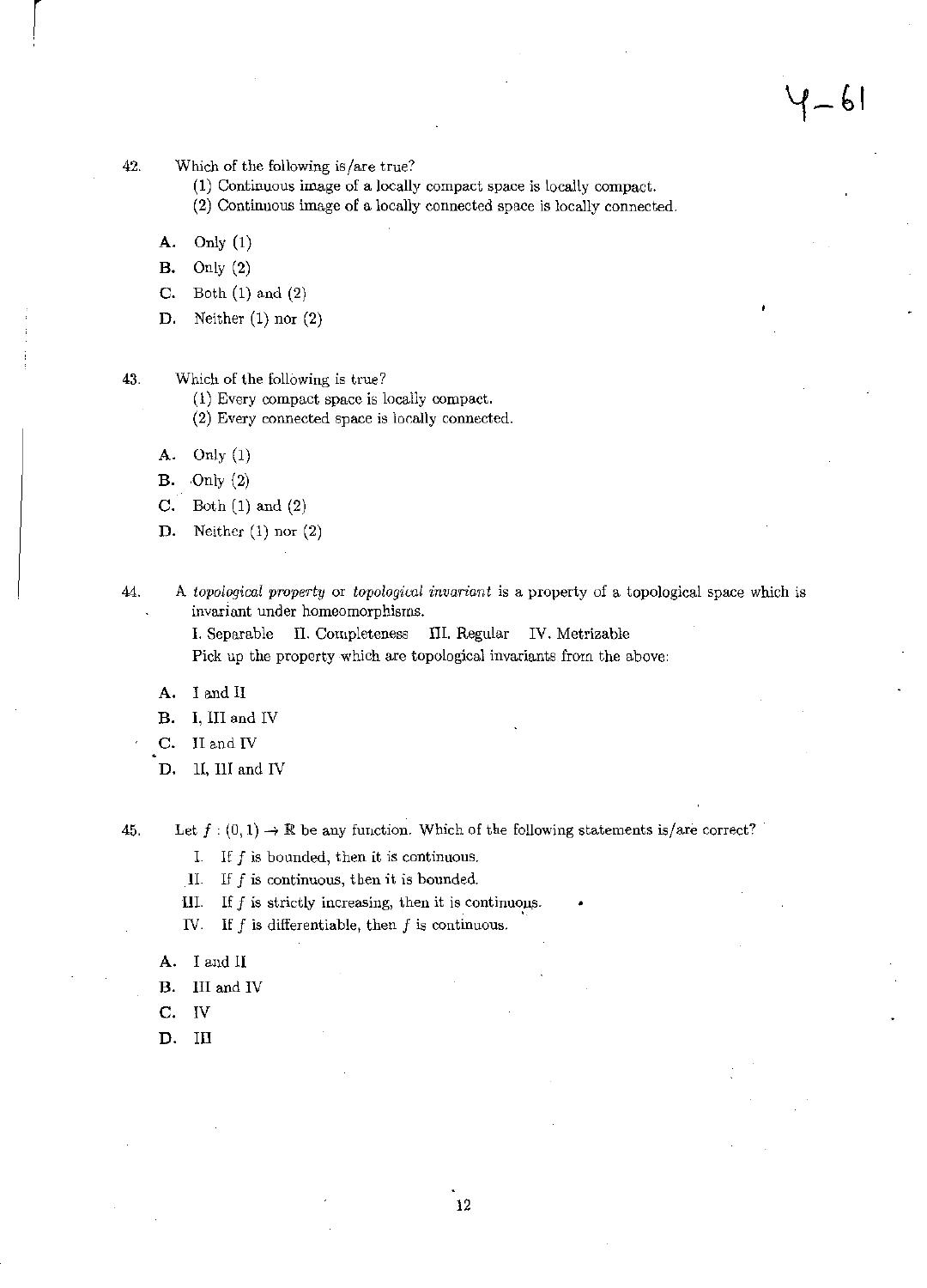- 46. Let X be a normed linear space and  $T : X \to X$  be a linear transformation. Which of the following statements is/are correct?
	- L *T* is bounded iff *T* is continuous.
	- II. If *T* is compact,. then *T* is continuous.
	- III. If  $T$  is bounded, then  $T$  is compact.
	- IV. If X is finite dimensional and T is continuous, then T is compact.
	- A. I and II
	- B. I, II and IV
	- C. II and IV
	- D. II

 $\ddot{\phantom{0}}$ 

47. Which of the following pairs are correctly matched?

- I.  $f(x) = |x|$ II.  $f(x) = e^x$ III.  $f(x) = [x]$ IV.  $f(x) = \begin{cases} 0 & \text{if } x \in \mathbb{Q} \\ 0 & \text{if } x \in \mathbb{Q} \end{cases}$ 1 if  $x \notin \mathbb{Q}$
- 1. differentiable at no point 2. differentiable everywhere 3. not differentiable at some points

4. not. differentiable at infinitely many points

- A. (I,1), (II,2), (III,3), (IV,4)
- **B.** (1,4), (II,3), (III,1), (IV,2)
- C. (1,3), (I1,2), *(IlIA).* (lV,I)
- D. (I,3), (II,2), (III,1), (IV,4)

48. Which of the following groups are correctly matched with their types?

| I. Z4                                  | 1. non abelian |
|----------------------------------------|----------------|
| II. $\mathbb{Z}_4 \oplus \mathbb{Z}_2$ | 2. cyclic      |
| III. $S_5$                             | 3. simple      |
| IV. $A_{10}$                           | 4. abelian     |

•

A.  $(L,4)$ ,  $(H,2)$ ,  $(HI,3)$ ,  $(HV,1)$ **B.** (I,2), (II,4), (III,1), (IV,3) C.  $(1,4)$ ,  $(II,2)$ ,  $(III,1)$ ,  $(IV,3)$ D. (1,4), (I1,1), (II1,2), (IV,3)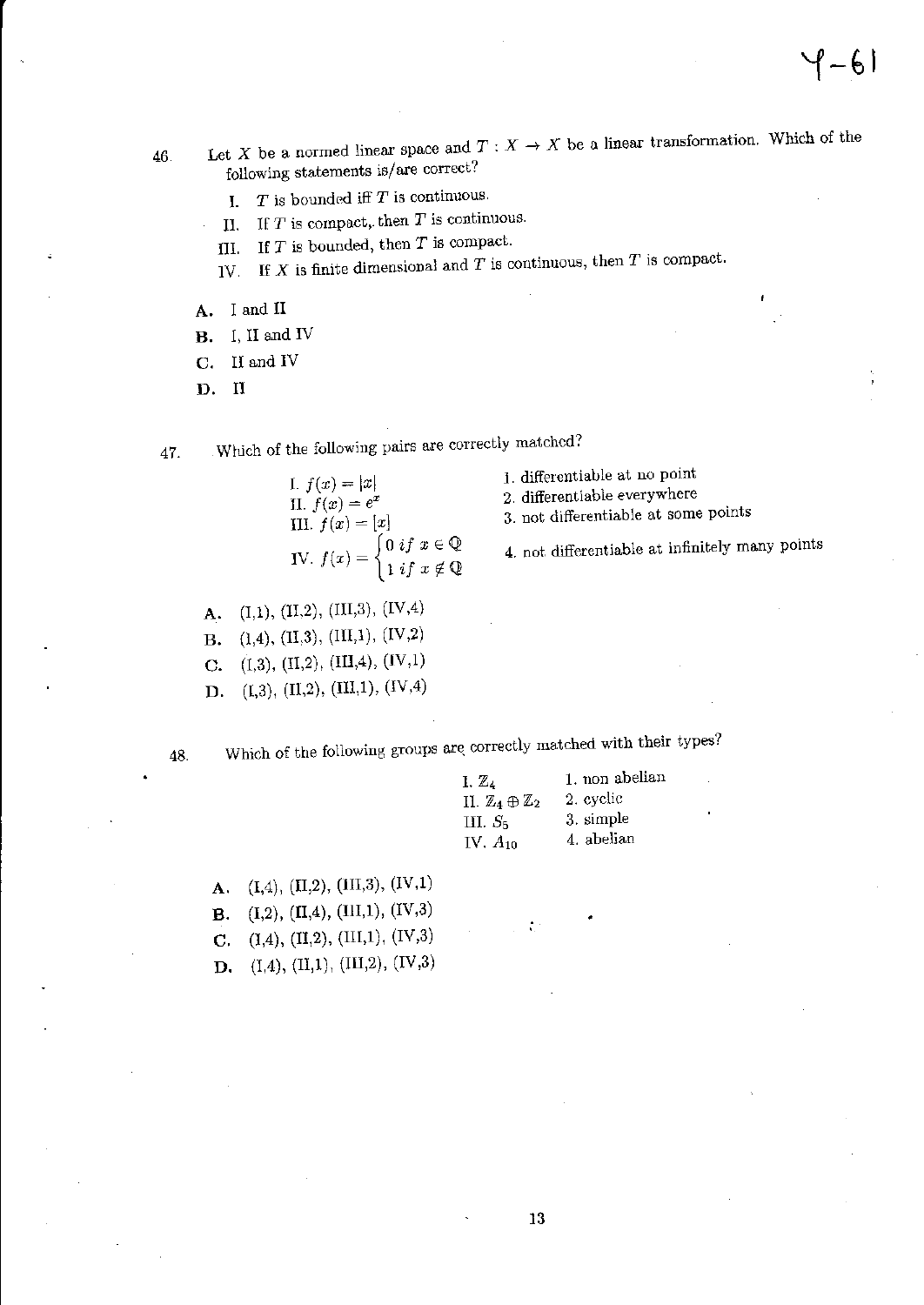49. Which of the following sequences are correctly matched?

| I. $1, 2, 3, 4, \ldots$                    |
|--------------------------------------------|
| II. $1, 2, 1, 2, \ldots$                   |
| III. $1, \frac{1}{2}, \frac{1}{3}, \ldots$ |
| IV. 1, 2, 1, 3, 1, 4,                      |

1. bounded and not monotonic 2. monotonic and bounded 3. monotonic and unbounded

4. unbounded and not monotonic

A. (I,3), (II,1), (III,2), (IV,4)

B. (I,3), (II,4), (III,2), (IV,1)

C. (I,3), (II,2), (III,1), (IV,4)

**D.** (I,1), (II,2), (III,3), (IV,4)

 $\sim 100$ 

50. Match the following:

| (a). Aut $\mathbb Z$                  | (p). $\{1, -1\}$       |
|---------------------------------------|------------------------|
| (b). $U(9)$                           | $(q)$ , 1              |
| (c). Units of $\mathbb{Z}[\sqrt{-2}]$ | $(r)$ . $\mathbb{Z}_2$ |
| (d). Characteristic of zero ring      | (s). $\{1, 5, 7, 9\}$  |

A. (a,r), (b,q), (c,s), (d,p)

**B.** (a,q), (b,p), (c,s),  $(d,r)$ 

C. (a,r), (b,s), (c,q), (d,p)

D. (a,r), (b,s), (c,p), (d,q)

51. Match the following:

| (a) $SL_n(\mathbb{R})$ , the set of all $n \times n$ matrices $\vert$ (1) not connected, not compact<br>with determinant 1 |                                |
|----------------------------------------------------------------------------------------------------------------------------|--------------------------------|
| (b) $GL_n(\mathbb{R})$ , the set of all $n \times n$ invertible (2) path connected, not compact<br>matrices                |                                |
| (c) $O_n(\mathbb{R})$ , the set of all $n \times n$ orthogonal<br>matrices                                                 | (3) path connected and compact |
|                                                                                                                            | (4) compact, not connected     |

A.  $a \leftrightarrow 1, b \leftrightarrow 2, c \leftrightarrow 4$ 

**B.**  $a \leftrightarrow 3, b \leftrightarrow 1, c \leftrightarrow 2$ 

C.  $a \leftrightarrow 2, b \leftrightarrow 1, c \leftrightarrow 4$ 

D.  $a \leftrightarrow 4, b \leftrightarrow 2, c \leftrightarrow 3$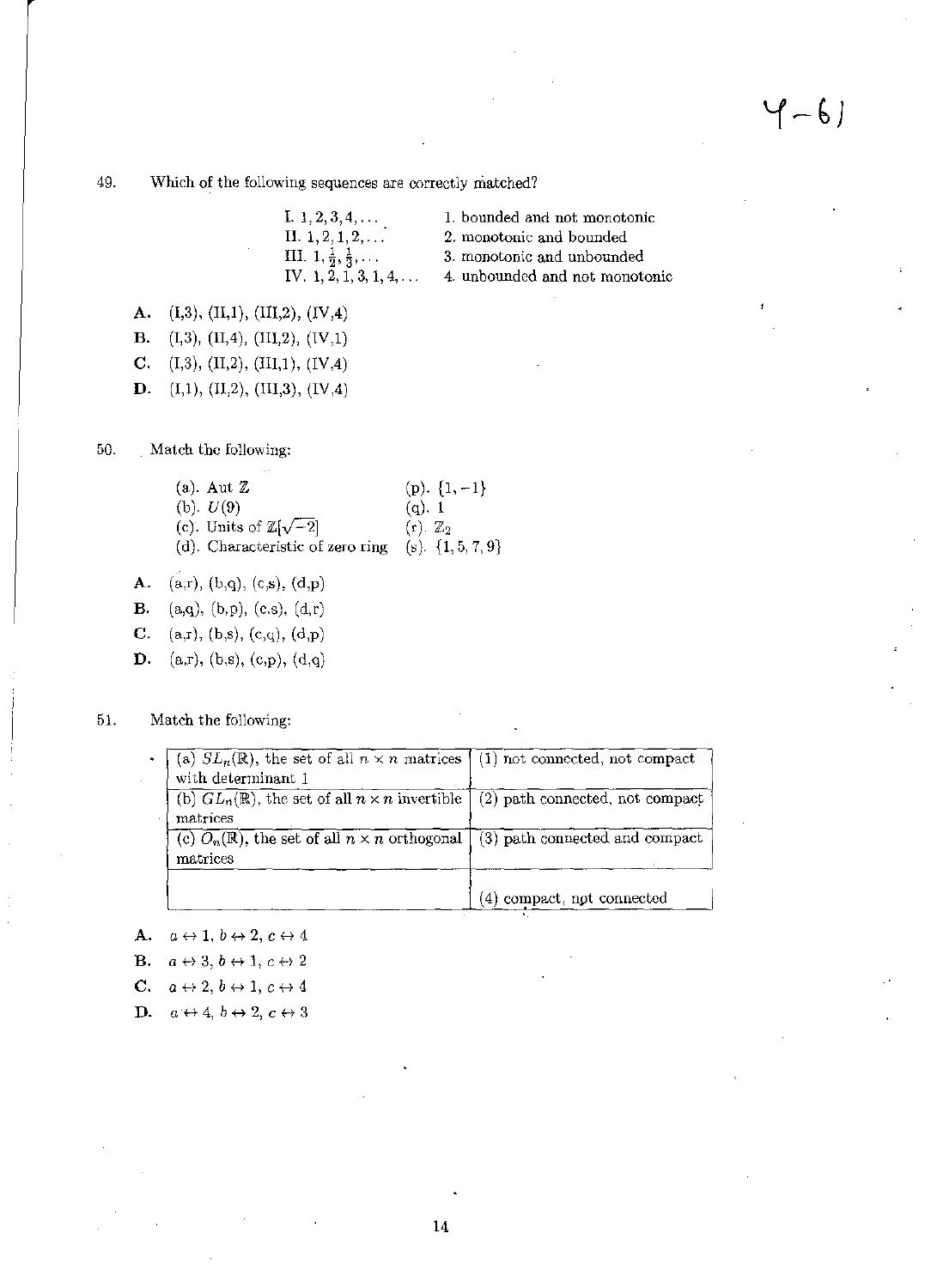$1 - 61$ 

52. Match the following:

| (a) The number of group automorphisms on $\mathbb{Z}_8$ is |         |
|------------------------------------------------------------|---------|
| $(b)$ The number of abelian groups of order 12 is          | $(2)$ 2 |
| (c) The number of Sylow 2-subgroups of a group of $(3)$ 3  |         |
| order 24 is either 1 or                                    |         |
| $(d)$ The number of simple groups of order 60 is           | (4) 4   |

A.  $a \leftrightarrow 4$ ,  $b \leftrightarrow 1$ ,  $c \leftrightarrow 3$ ,  $d \leftrightarrow 2$ 

**B.**  $a \leftrightarrow 4$ ,  $b \leftrightarrow 2$ ,  $c \leftrightarrow 3$ ,  $d \leftrightarrow 1$ 

C.  $a \leftrightarrow 1, b \leftrightarrow 4, c \leftrightarrow 2, d \leftrightarrow 3$ 

**D.**  $a \leftrightarrow 4$ ,  $b \leftrightarrow 1$ ,  $c \leftrightarrow 2$ ,  $d \leftrightarrow 3$ 

53. Match the following polynomial elements to the rings in which they are units.

| I. $3 + 14X$          | 1. $\mathbb{Z}_{18}[X]$ |
|-----------------------|-------------------------|
| II. $1 + 3X + 27X^2$  | 2. $\mathbb{Z}_{28}[X]$ |
| III. $5 + 6X + 12X^3$ | 3. $\mathbb{Z}_{81}[X]$ |
|                       | 4. $\mathbb{Z}_{98}[X]$ |

- A.  $(1,2)$ ,  $(11,4)$ ,  $(11,1)$
- **B.** (I,3), (II,2), (III,1)
- C.  $(1,2), (II,3), (III,1)$
- D. (I,1), (II,2), (III,3)
- 54. Which of the following pair of statements are correctly matched? (Each of the following  $f$  is a function  $\mathbb{Z}_{50} \rightarrow \mathbb{Z}_{20}$ .)

| I. $f(x) = 4x$  | 1. is not a group homomorphism                             |
|-----------------|------------------------------------------------------------|
| II. $f(x) = 5x$ | 2. is a group homomorphism but not ring homomorphism       |
|                 | III. $f(x) = 16x - 3$ . is a surjective group homomorphism |
|                 | 4. is a ring homomorphism                                  |

• .

- A.  $(1,1), (II,2), (III,3)$
- B. (1,2), (11,3), (111,4)
- C.  $(I,2), (II,1), (III,4)$
- D.  $(1,4)$ ,  $(11,2)$ ,  $(111,1)$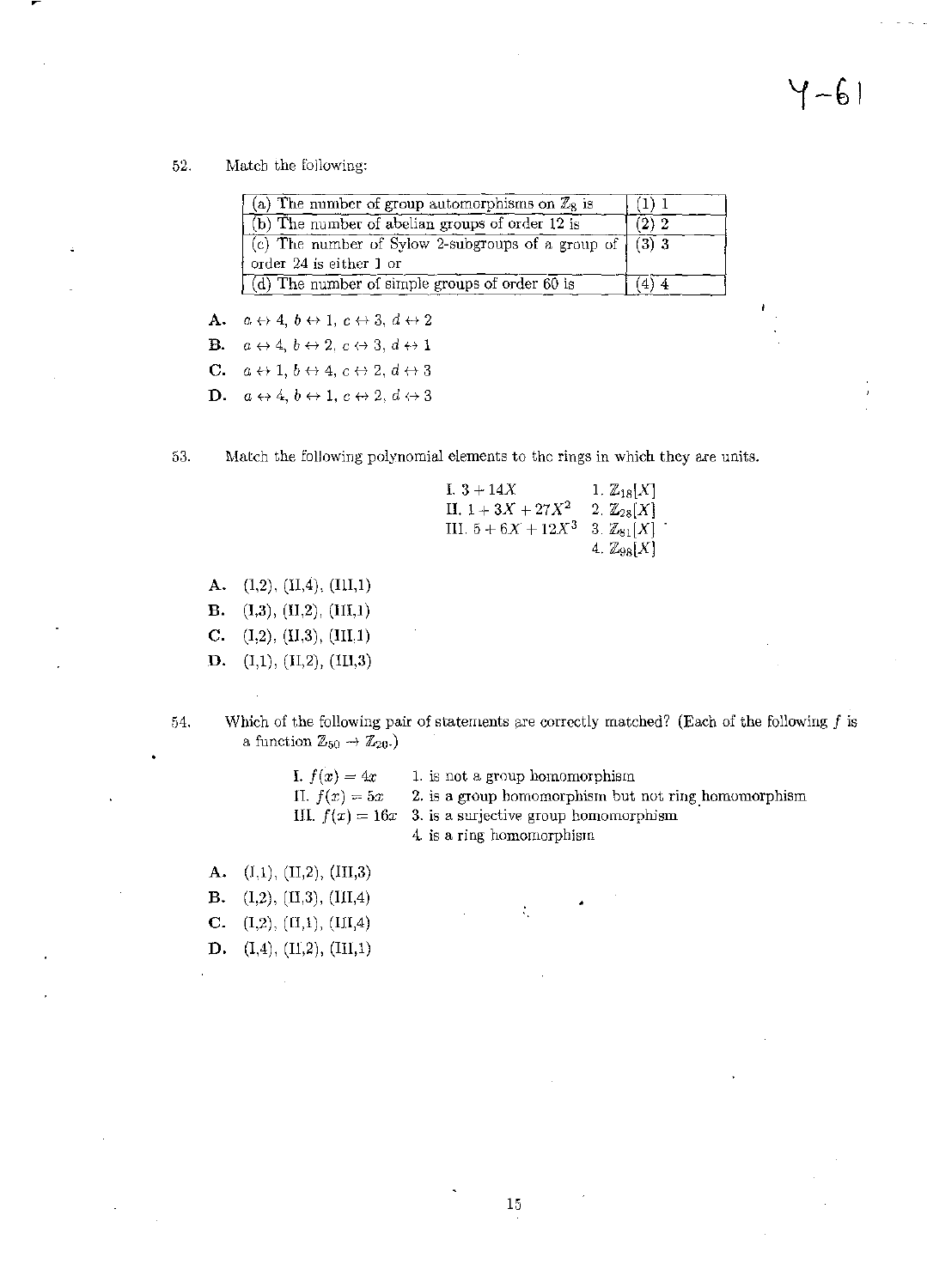$\mathbb{E}[x] = \mathbb{E}[f(x, y|x), y(x)]$  and  $\mathbb{E}[f(x, y|x), y(x)]$  and  $\mathbb{E}[f(x, y|x), y(x)]$  and  $\mathbb{E}[f(x, y|x)]$  and  $\mathbb{E}[f(x, y|x)]$ two arbitrary constants. Then match the following functionals in the left column with the corresponding extremals in the right column:

| $\sqrt{(1) F = x^2 + y^2}$ | $(i) \phi \equiv 0$                 |
|----------------------------|-------------------------------------|
| (2) $F = y' + sin(y')$     | (ii) $\phi = \alpha \log x + \beta$ |
| (3) $F = x(y')^2$          | (iii) $\phi = \alpha x + \beta$     |

- A. (1)-(iii), (2)-(i), (3)-(ii)
- **B.** (1)-(i), (2)-(iii), (3)-(ii)
- C. (1)-(ii), (2)-(iii), (3)-(i)
- **D.** (1)-(ii), (2)-(ii), (3)-(i)

56. Match the following PDEs in the left column with the corresponding types in the right column:

| $\sqrt{(1)$ The wave equation | $(i)$ elliptic  |
|-------------------------------|-----------------|
| (2) The heat equation         | (ii) hyperbolic |
| (3) The Laplace equation      | (iii) parabolic |

- A. (1)-(iii), (2)-(i), (3)-(ii)
- **B.** (1)-(ii), (2)-(i), (3)-(iii)
- **C.** (1)-(ii), (2)-(iii), (3)-(i)
- **D.** (1)-(iii), (2)-(ii), (3)-(i)

57. Match the following system of differential equations with the corresponding type of critical point at the origin

| (a) $\frac{dx}{dt} = x$ , $\frac{dy}{dt} = -x + 2y$                            | $(i)$ node.         |
|--------------------------------------------------------------------------------|---------------------|
| (b) $\frac{dx}{dt} = -3x + 4y$ , $\frac{dy}{dt} = -2x + 3y$ (ii) saddle point. |                     |
| (c) $\frac{dx}{dt} = -y$ , $\frac{dy}{dt} = x$                                 | $(iii)$ centre.     |
| (d) $\frac{dx}{dt} = -x - 2y$ , $\frac{dy}{dt} = 4x - 5y$                      | $\int$ (iv) spiral. |

A. (a)-(i), (b)-(ii), (c)-(iii), (d)-(iv) **B.** (a)-(ii), (b)-(i), (c)-(iii), (d)-(iv) **C.** (a)-(iv), (b)-(ii), (c)-(iii), (d)-(i) **D.** (a)-(iii), (b)-(i), (c)-(ii), (d)-(iv)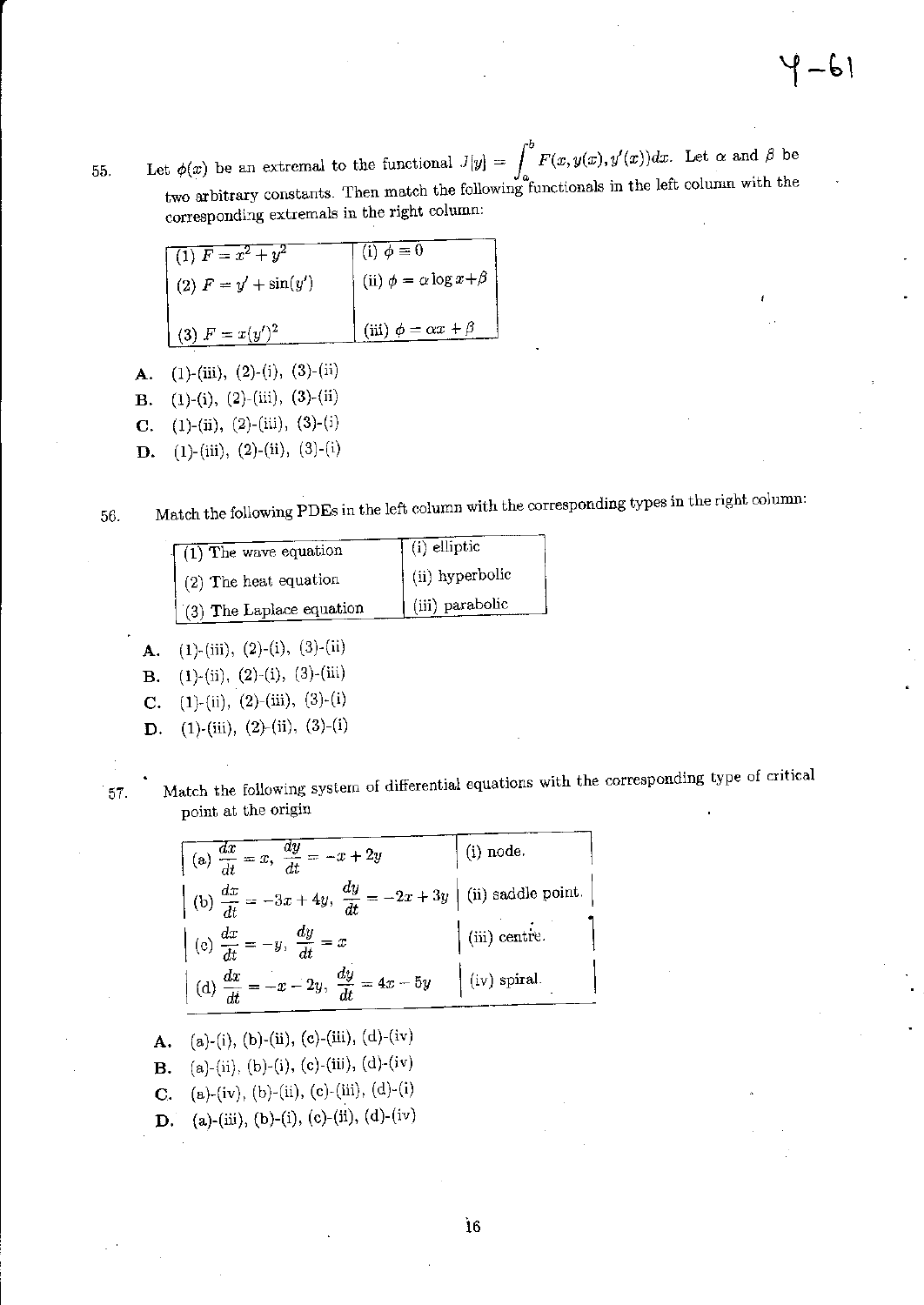58. Consider the integral equation  $\phi(x) = f(x) + \lambda \int_{-1}^{1} x e^{t} \phi(t) dt$ . Then match the following

| $f(i) \lambda = e, f(x) = x$                                          | $(a)$ Infinite number of solutions. |
|-----------------------------------------------------------------------|-------------------------------------|
| $\pm$ (ii) $\lambda = e/2$ , $f(x) = xe^{-x}$ (b) No solution.        |                                     |
| $\lim_{x \to a} \lambda = e/2$ , $f(x) = e^{-x}$ (c) unique solution. |                                     |

A. (i)-(e), (ii)-(a), (iii)- (b)

**B.** (i)-(a), (ii.)-(b), (iii.)- (c)

C. (i)-(b), (ii.)-(c), (iii.)- (a)

**D.** (i)-(c), (ii.)-(b), (iii.)- (a)

59. Arrange the numbers in decreasing order:  $e, \pi, e^{\pi}, \pi^e$ .

A.  $\pi^e, e^{\pi}, \pi, e$ **B.**  $e^{\pi}, \pi^e, e, \pi$ C.  $e^{\pi}, \pi^e, \pi, e$ D.  $\pi^e, e^{\pi}, e, \pi$ 

60. Arrange the following sets in the increasing order of inclusion. A- set of all abelian groups,  $I-$  set of all inner product spaces,  $N-$  set of all normed linear spaces,  $B-$  set of all vectors spaces.

÷

- A. *A,N,I.B*
- B. *I,N,A,B*
- $C. N, I, B, A$
- D. *I,N,B,A*
- 61.

Arrange the following rings in the inclusion order

I. Integral Domain

II. Cnique factorization domain

III. Commutative ring

IV. Euclidean domain

- A. IV, I, II, III
- **B.** IV, II, I, III
- C. II, IV, I, III
- D. I, II, IV, III

•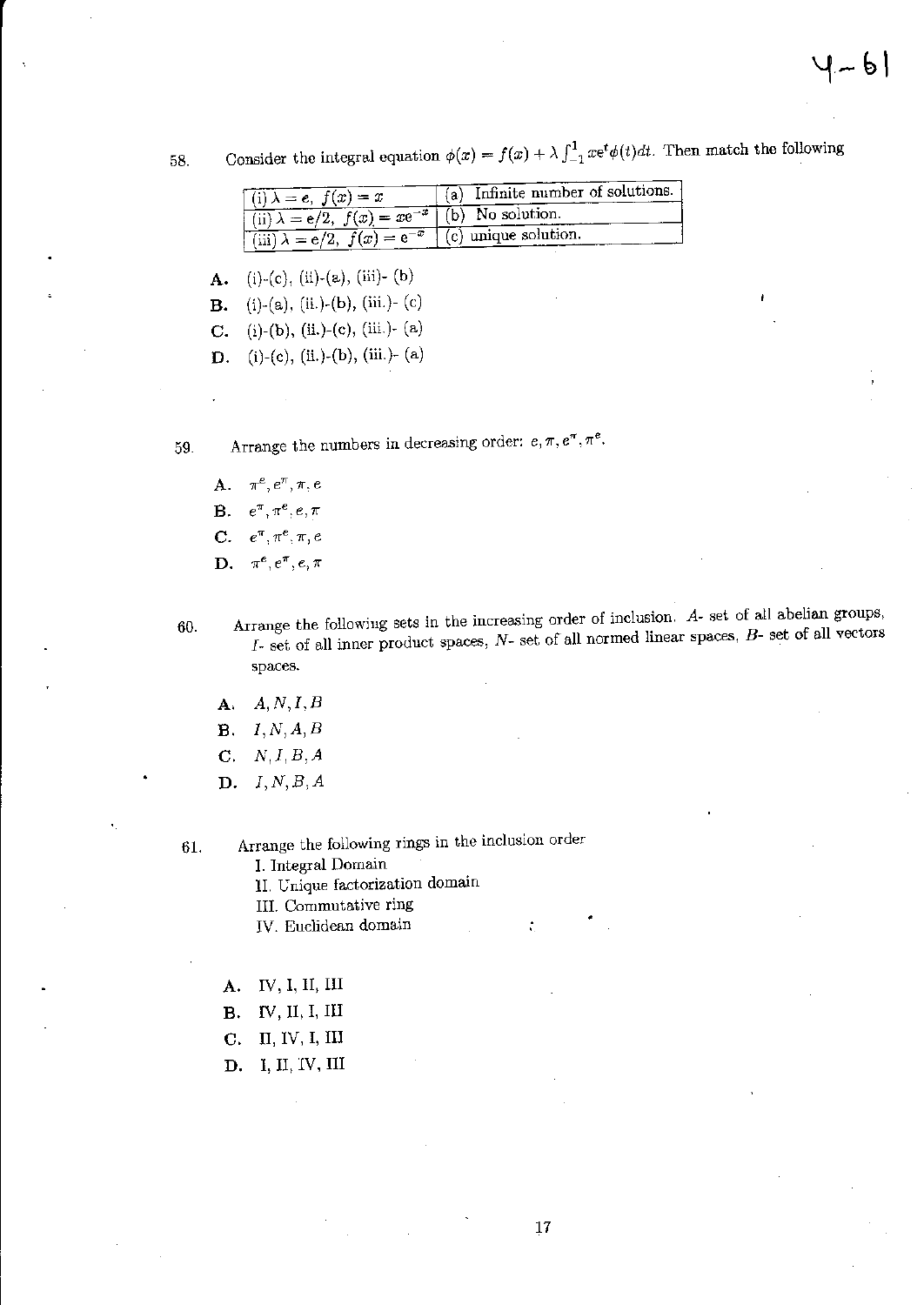- 62. For a function  $f : [0,1] \to \mathbb{R}$ , arrange the following properties in the increasing order of  $(3)$  f strength: (1) f is Lipschitz continuous. (2) f is continuous at infinitely many points. (3) f is uniformly continuous. (4)  $f$  is Riemann integrable. (5)  $f$  is continuously differentiable. (6)  $f$  is absolutely continuous.
	- A. 4,2,3,1,6,5
	- B. 2,4,3,6,1,5
	- C. 4,2,3,6,5,1
	- D. 2,4,3,1.5,6

63. Arrange the following in the increasing order of the number of connected components:

- (1)  $\mathbb{R}^2 \setminus (\mathbb{Q} \times \mathbb{Q})$  $(2)((x,y) \in \mathbb{R}^2 : xy = 1)$  $(3)  $Q$$
- A. B.  $C. \quad 2, 3, 1$ D. 3,2, 1 1,2,3 1,3,2

64. Arrange the following field extensions in the increasing order of their degrees:

(1)  $\mathbb{Q}(\sqrt{5} + \sqrt{3})$  over  $\mathbb{Q}$ (2)  $\mathbb{Q}(\pi)$  over  $\hat{\mathbb{Q}}$ (3)  $\mathbb{Q}(i)$  over  $\mathbb{Q}$ 

A. 1,3,2 B. 3, 1, 2 C. 3,2, 1 **D.** 3, 1, 2  $\vdots$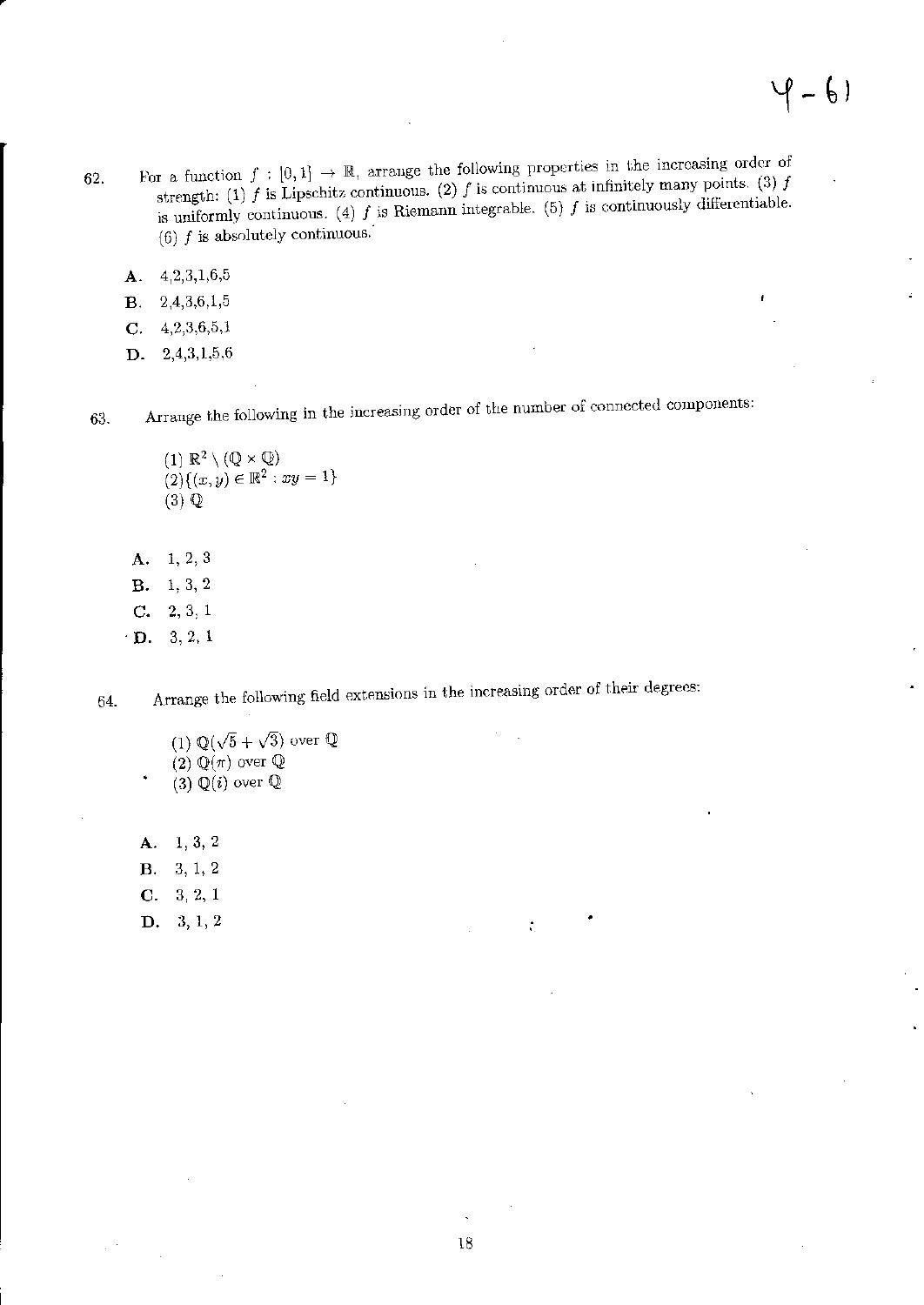65. Consider the cyclic group of units  $G_1 = \mathcal{U}(\mathbb{Z}_{23}), G_2 = \mathcal{U}(\mathbb{Z}_{27}), G_3 = \mathcal{U}(\mathbb{Z}_9), G_4 = \mathcal{U}(\mathbb{Z}_{25})$ (these are group of units of integers modulo corresponding  $n$ ). The arrangement of these groups in decreasing order of the number of generators is:

 $4 - 61$ 

- A. *G1,G2,G4,G3*
- **B.**  $G_1, G_4, G_2, G_3$
- $C. G_3, G_2, G_1, G_4$
- D.  $G_1, G_4, G_3, G_2$

66. The arrangement of the groups  $G_1 = \mathbb{Z}_{36}$ ,  $G_2 = \mathbb{Z}_{30}$ ,  $G_3 = \mathbb{Z}_{48}$ ,  $G_4 = \mathbb{Z}_{60}$  according to increasing number of nilpotent elements in them, is:

- A.  $G_2, G_1, G_3, G_4$
- **B.**  $G_4, G_3, G_1, G_2$
- C. *G2 ,G4,G1,G3*
- D. *G4,Gl,G2,G*a
- 67. Find the correct order of the following phrases so that it means that a given function  $f : \mathbb{R} \to \mathbb{R}$ is not uniformly continuous.
	- (a) for every  $\delta > 0$
	- (b) there exist  $x, y \in \mathbb{R}$  with  $|x y| < \delta$
	- (c) there exists  $\epsilon > 0$  such that
	- (d) such that  $|f(x) f(y)| > \epsilon$
	- A. 1,3,2, 4 B. 1,4,3,2 C. 3, 1, 2, 4 D. 3,2,1,4
	- $\mathcal{F}_{\text{tot}}$  Let  $V(x)$  denote the volume of the ball in  $\mathbb{R}^n$  with center at the origin and radius 1. Then the arrangement of the numbers  $V(2)$ ,  $V(10)$ ,  $V(100)$ ,  $V(1000)$  in the ascending order is:

•

- **A.**  $V(2)$ ,  $V(10)$ ,  $V(100)$ ,  $V(1000)$
- **B.**  $V(1000)$ ,  $V(100)$ ,  $V(10)$ ,  $V(2)$
- C.  $V(100), V(10), V(1000), V(2)$
- **D.**  $V(1000)$ ,  $V(10)$ ,  $V(2)$ ,  $V(100)$